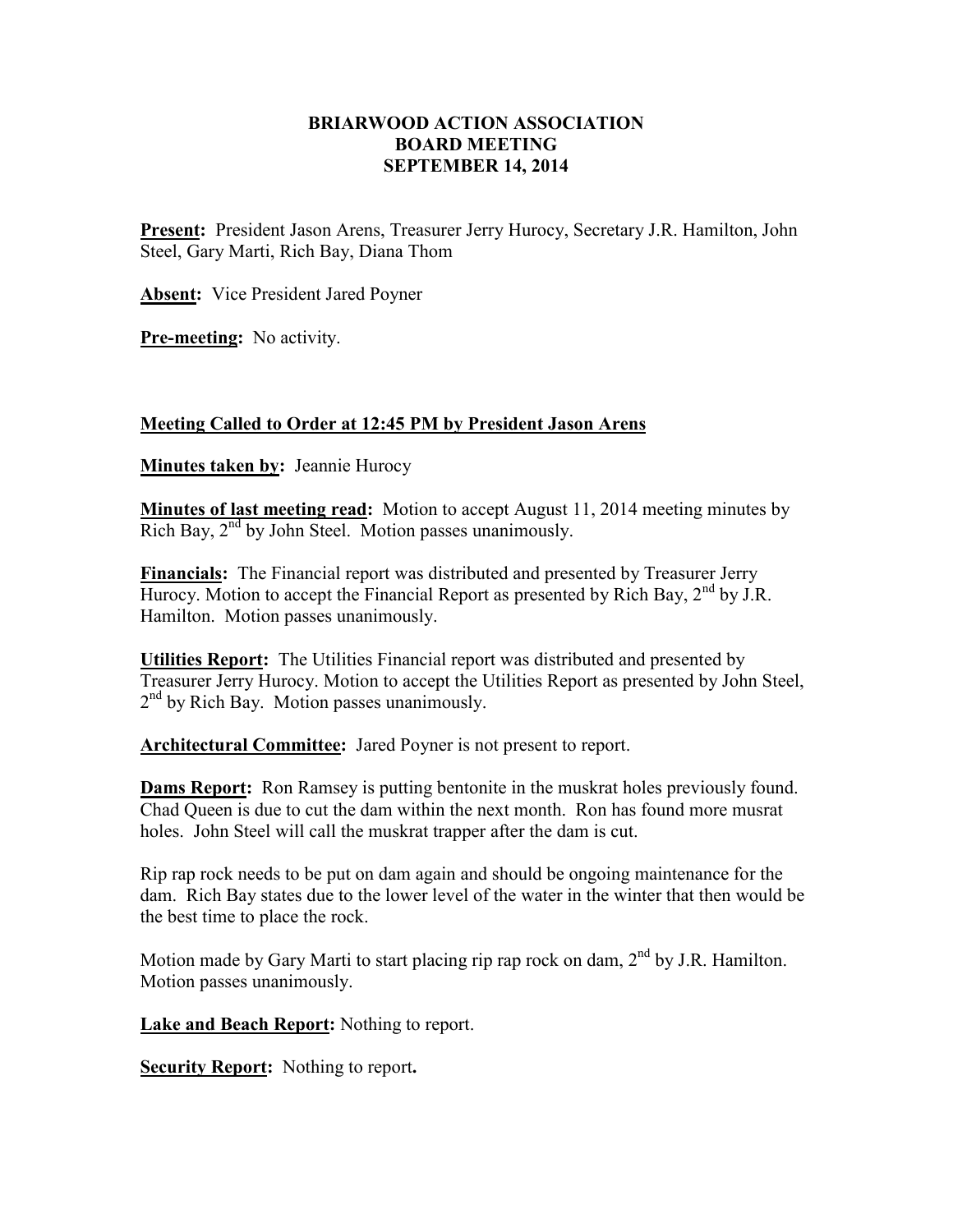**Rules and Regulations:** Nothing to report.

**Website:** Nothing to report.

**Roads:** Gary Marti has spoken to Chad Queen about repair of the wash out areas in front of Rich Bay's house. Arch Johnson will deliver the rock. Chad Queen will also ditch out the area in front of Nick Faust's house.

Gary Marti contacted the company we used last year for snow plowing and they will do it for the same price. Jerry Hurocy motions that we accept his price,  $2<sup>nd</sup>$  by Diana Thom. Motion passes unanimously. The plowing company states we need to purchase and store sand for him to put down. A key will be provided for snow plower to access the sand.

Two pallets of sand will be ordered by Gary Marti for the snow plower to use.

Diana Thom states Picadilly Court should be widened with rock. Gary Marti states 5 loads of rock should be brought in and Ron Ramsey will spread it. Gary Marti says he can draw it out and he will order the rock. Motion made by Gary Marti to order rock and have it spread on Picadilly Court,  $2<sup>nd</sup>$  by Diana Thom. Motion passes unanimously. Jason Arens, J.R. Hamilton and Gary Marti will get together next week to mark the road out.

The question regarding the definition of where the road actually is on Picadilly Court (and other roads) still remains. Some residents are still parking on the streets even after they were sent letters regarding the rule of no parking on the streets. It has been decided that the road would stand 10 feet on both sides of center (envision Lakeshore Drive width). Those vehicles that are encroached within that specific will be towed at owner's expense. All vehicles parked on BAA property will be towed at owner's expense. A letter shall be placed on vehicle stating vehicle must be moved within 24 hours or it will be towed and will be towed if not moved within that period of time. The only way to determine the center of the actual street is to have them surveyed.

**Park and Entrance:** Nothing to report.

**The Board went into Closed Session to discuss Legal, Lots and Back Dues.** 

**The Board returned to Open Session.** 

**Old Business:** Nothing to report.

**New Business:** Nothing to report.